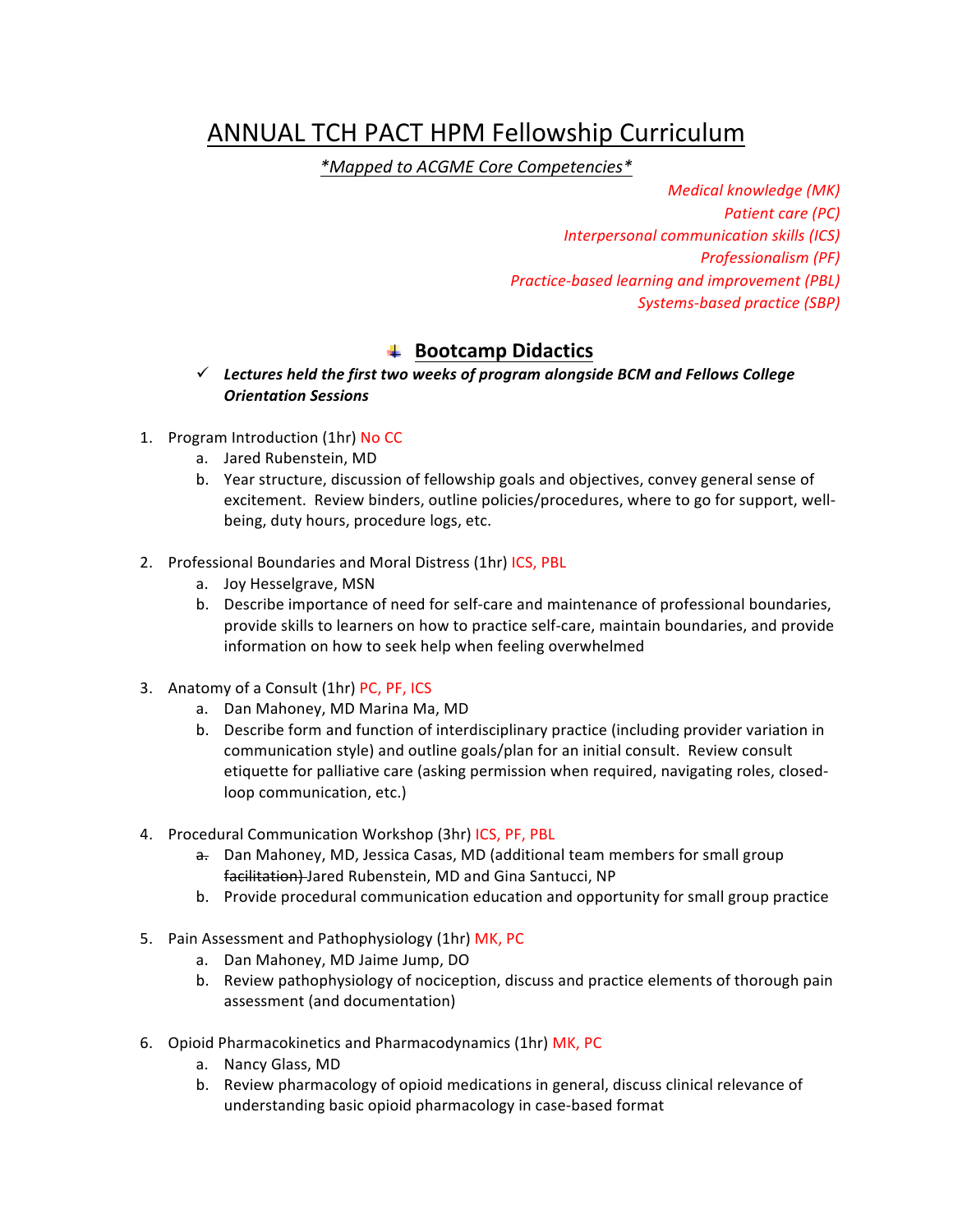- 7. Opioid Conversion and Rotation (1hr) MK, PC
	- a. Jessica Casas, MD Jared Rubenstein, MD
	- b. Case-based opioid conversions and rotations, active participation and baseline knowledge of opioid pharmacology is expected of learners. This session will be repeated during the year as needed
- 8. Pain Cases and Conversions (1hr) MK, PC
	- a. Jared Rubenstein, MD and Jennifer Placencia, PharmD
	- b. Case-based opioid conversions and rotations, active participation and baseline knowledge of opioid pharmacology is expected of learners. This session will be repeated during the year as needed
- 9. Non-pharm Pain and Symptom Management (1hr) MK, PC
	- *a. Dan Mahoney, MD Melody Hellsten, NP*
	- b. Briefly review evidence base for non-pharm treatment modalities for pain and other symptoms, recognize non-pharm treatment modalities available at TCH and how to prescribe/recommend each
- 10. Opioid Side Effect Management and Adjuvant Pain Medications (1hr) MK, PC
	- a. Faith Kinnear, CPNP-AC
	- b. Review and discuss management of opioid side effects using both pharmacologic and non-pharm modalities, with particular attention on mechanism of action of treatment modalities. Review mechanisms and clinical uses of adjuvant pain medications.
- 11. Hospice 101 (1hr) SBP, PC
	- a. Nancy Glass, MD
	- b. Brief explanation of Hospice Medicaid Benefit, Concurrent Care, logistics of making hospice referral
- 12. Advance Directives (1hr) SBP, PC, ICS
	- a. Jill Ann Jarrell, MD
	- b. Recognize difference between documents and processes, review TX-specific documentation requirements (both inpatient and outpatient)
- 13. Grief and Bereavement 101 (1hr) PC, SBP
	- a. Taryn Schuelke, CT, CCLS
	- b. Describe an anticipatory grief assessment of a palliative care patient/family member; Describe the ways in which a palliative care physician can do assess for anticipatory grief; Discuss the many ways in which PACT supports families in their grief; Review expectations of working with learner and discuss how best to collaborate with grief and bereavement specialist on team
- 14. Gastrointestinal Symptom Management (1hr) MK, PC
	- a. Gina Santucci, MSN, FNP, APN-BC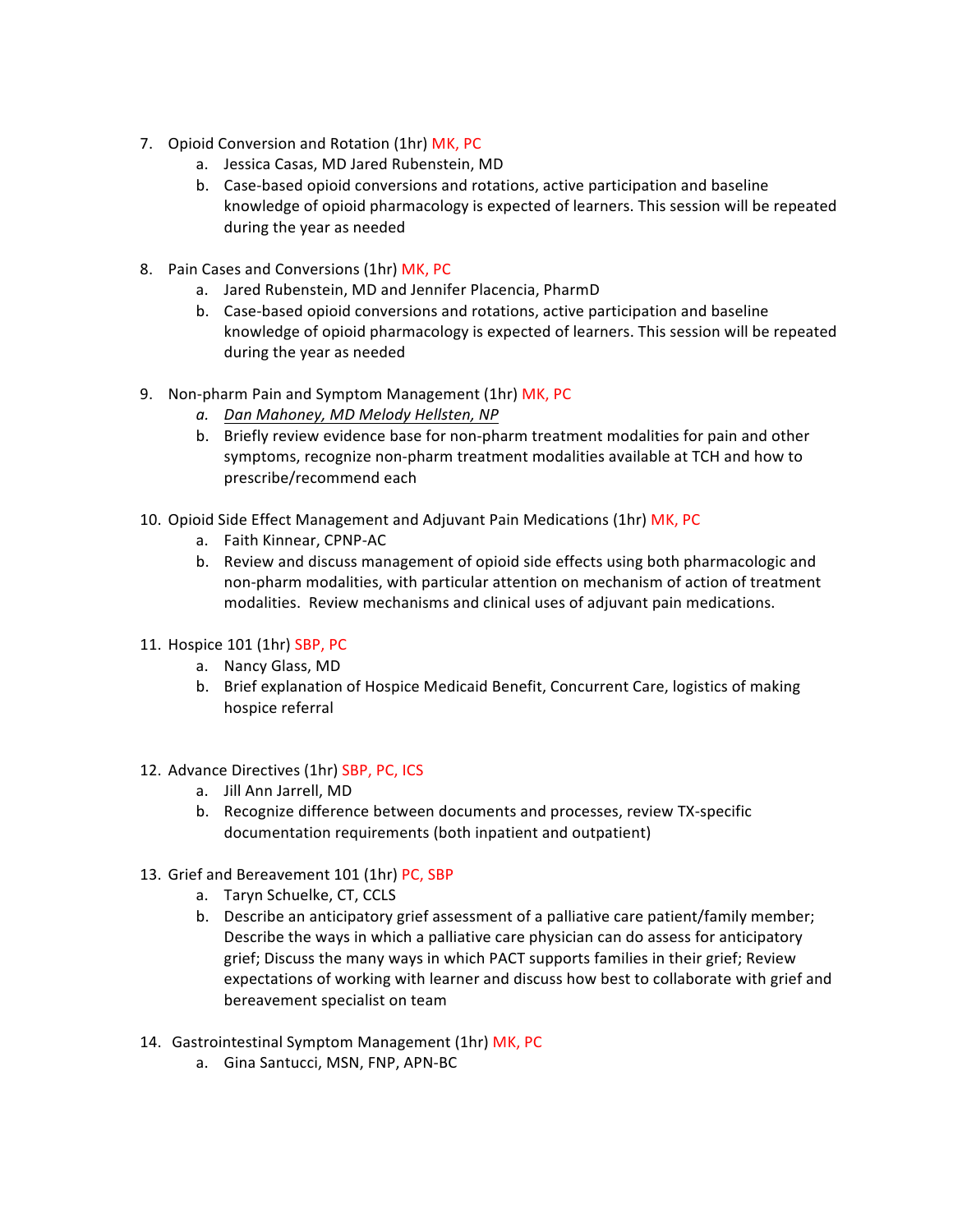- b. Review causes of common GI symptoms (including nausea, vomiting, and constipation). Discuss screening, assessment, management (including mechanism of action), documentation and anticipatory guidance
- 15. Respiratory Symptom Management (1hr) MK, PC
	- a. Jared Rubenstein, MD
	- b. Discuss oral secretion and dyspnea screening, assessment, management (including mechanism of action), documentation and anticipatory guidance
- 16. Recognition and Management of the Actively Dying Patient (1hr) PC, MK, SBP
	- a. Jessica Casas, MD Tammy Kang, MD
	- b. Describe the physical exam findings of actively dying patients, review anticipatory guidance for family members at the bedside during active end of life. Recognize and appreciate distinct elements of WOLST procedures for technological supportive interventions such as mechanical ventilation, dialysis and ECMO, review practical management of the EOL situation including symptom management.

#### 17. Spiritual Support 101 (1hr) PC, SBP, ICS

- a. Kirstin Springmeyer, MDiv
- b. Describe a comprehensive spiritual assessment of a palliative care patient; Discuss the role of spirituality in chronic illness and end of life care; Describe the ways in which a palliative care physician can do an initial screen for spiritual distress; Review expectations of working with learner and discuss how best to collaborate with chaplain on team
- 18. Social Work 101 (1hr) PC, SBP, ICS
	- a. Claire Crawford, LMSW
	- b. Describe a comprehensive social work assessment of a palliative care patient; Discuss the interplay between social determinants of health and chronic illness and end of life care; Describe the ways in which a palliative care physician can do an initial screen for psychosocial distress; Review expectations of working with learner and discuss how best to collaborate with social worker on team
- 19. Palliative Care EPIC Review No CC
	- a. Jessica Casas, MD
	- b. Review EPIC templates for consult, progress, and PCP notes. Discuss tips/strategies for effective and efficient documentation.
- 20. Giving and Receiving Feedback (1hr) PF, ICS
	- a. Jared Rubenstein, MD
	- b. Review strategies for giving and receiving feedback. Discuss feedback challenges unique to palliative care.
- 21. Professionalism (1hr) PF
	- a. Jill Ann Jarrell, MD, Lindsey Gurganious, BSHA
	- b. Provide an overview of attitudes and behaviors expected of pediatric palliative care fellows. List and discuss daily activities, communication tips, and professional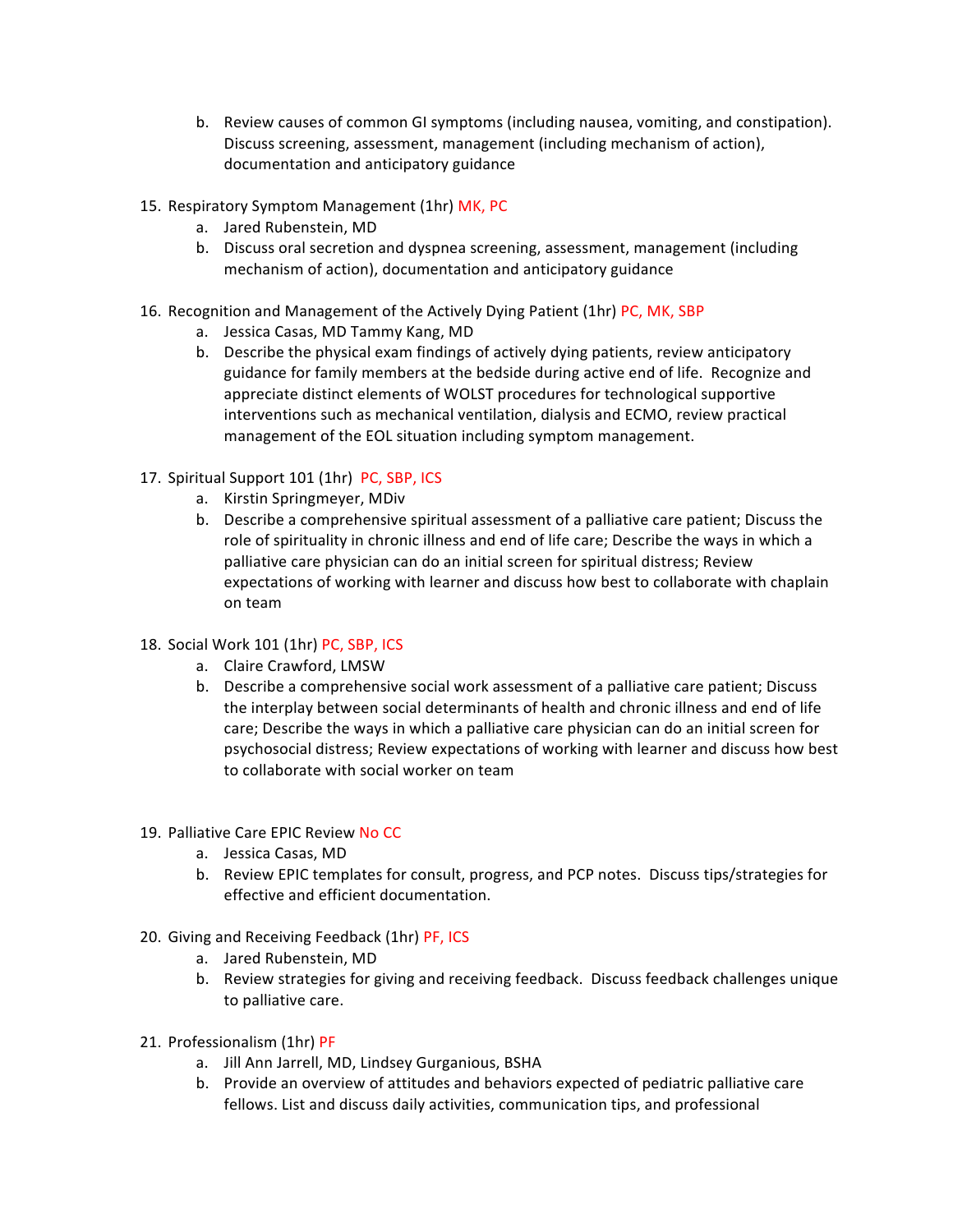development strategies that will elevate the learner from fellow to attending in one year.

- 22. Consultant Etiquette (1hr) PF, SBP
	- a. Jared Rubenstein, MD
	- b. Discuss the role of the consult team and medical consultant at a quaternary level academic children's medical center. Review the process and evidence base for leading family meetings.

### $#$  **Monthly Didactics**

- $\checkmark$  Held the 2<sup>nd</sup> and 4<sup>th</sup> Wednesday afternoons in the first half of the year. Held only the  $2^{nd}$  Wednesday of the month in the second half of the year.
- $\checkmark$  Fellows College lectures scheduled separately from internal Palliative Care didactics.
- ü *Journal Clubs are held quarterly*
- ü *Narrative Medicine Sessions are held on the 2nd Wednesdays*
- $\checkmark$  Fellows each lead one lecture during the year on a topic of their choosing
- $\checkmark$  Board Review partnered with UT every 4<sup>th</sup> Wednesday in the second half of the year.
- 23. Journal Club (1hr Quarterly) PBL, MK
	- a. TBD Rotates amongst Palliative Care Core Faculty
- 24. Narrative Medicine Curriculum (1hr Monthly) MK, ICS, PC, SBP, PF
	- a. Dan Mahoney, MD
	- b. HPM fellows will learn and practice the fundamental skills of narrative medicine via close reading of literature, poetry, essays and personal writing.
	- c. HPM Fellows will use narrative medicine skills in patient encounters to build positive patient-physician relationships
	- d. HPM Fellows will use narrative medicine skills to cultivate healthy professional development practices
- 25. Fellow Led Lecture (1hr one lecture per fellow) CC Pending topic and G&O
	- a.  $TBD$  one lecture per fellow  $(2)$
- 26. Palliative Care Board Review (1hr monthly in second half of the year) MK
	- a. University of Texas Palliative Care Program
- 27. Perinatal and Neonatal Pain Management (1hr) MK, PC
	- a. Jennifer Placencia, PharmD
	- b. Review differences between neonatal and pediatric pain assessment and treatment, specifically addressing pharmacologic pain management
- 28. Communication Procedures: Active Listening (1hr) ICS, P
	- a. Dan Mahoney, MD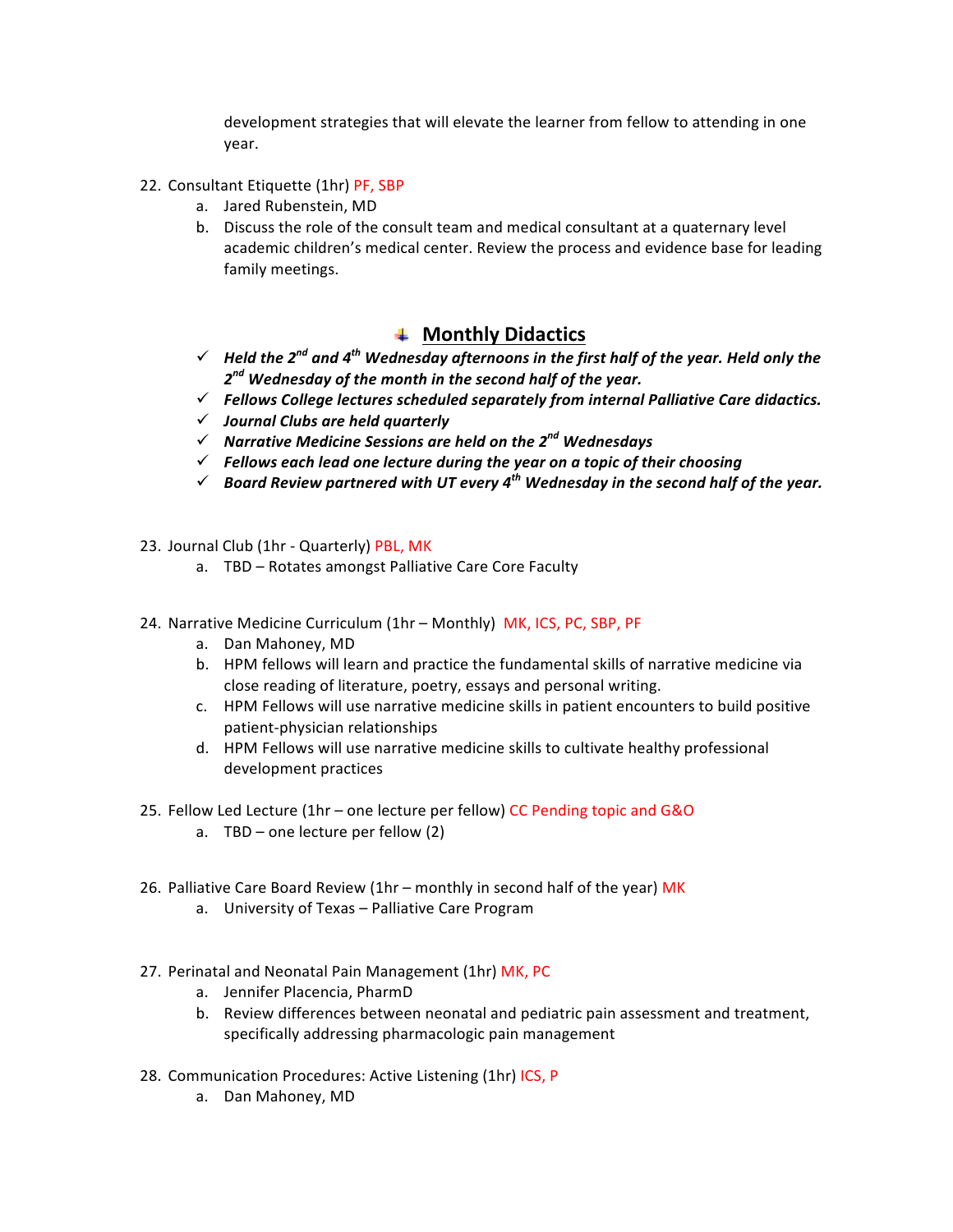- b. Review evidence base, discuss and role play implementation strategies.
- 29. Perinatal Palliative Care (1hr) MK, PC, SBP
	- a. Alana Carpenter MD; Taryn Schuelke, CT, CCLS
	- b. Describe perinatal palliative care consultation process, review symptom
	- c. management, staff and family support surrounding fetal/neonatal demise or stillbirth
- 30. Talking to Children About Death and Dying (1hr) ICS, PC
	- a. Taryn Schuelke, CT, CCLS
	- b. Review developmentally appropriate communication procedures for children regarding death and dying, identify resources available for additional support
- 31. Grief Theory (1hr) PC, ICS, SBP
	- a. Taryn Schuelke, CT, CCLS
	- b. Review the many theories of grief and bereavement and how they apply to pediatric palliative care practice. Explore personal bias and misconceptions.
- 32. Methadone (1hr) MK, PC
	- a. Kevin Madden, MD
	- b. Review pharmacology of methadone, discuss evidence base, clinical use and anticipatory guidance in pediatrics
- 33. Mental Health Symptom Management Part I (1hr) MK, PC
	- a. Chadi Calarge, MD
	- b. Review common causes of anxiety, depression, and delirium. Discuss screening, assessment, management (including mechanism of action), documentation and anticipatory guidance
- 34. Mental Health Part II (1hr) MK, PC, SBP
	- a. Chadi Calarge, MD
	- b. Review common causes of anxiety, depression, and delirium. Discuss screening, assessment, management (including mechanism of action), documentation and anticipatory guidance
- 35. Prognostic Uncertainty (1hr) PC, ICS
	- a. Tammy Kang, MD
	- b. Recognize the role of uncertainty in medical decision making and communication as it pertains to both clinicians and families
- 36. Hospice 201 (1hr) SBP, PC
	- a. Nancy Glass, MD
	- b. Review and discuss payment, enrollment and documentation regulations, review elements of home hospice
- 37. Legacy (1hr) PC, ICS, SBP
	- a. Jared Rubenstein, MD, Taryn Schuelke, CT, CCLS
	- b. Review Dignity Therapy, discuss role of legacy in palliative care and end of life management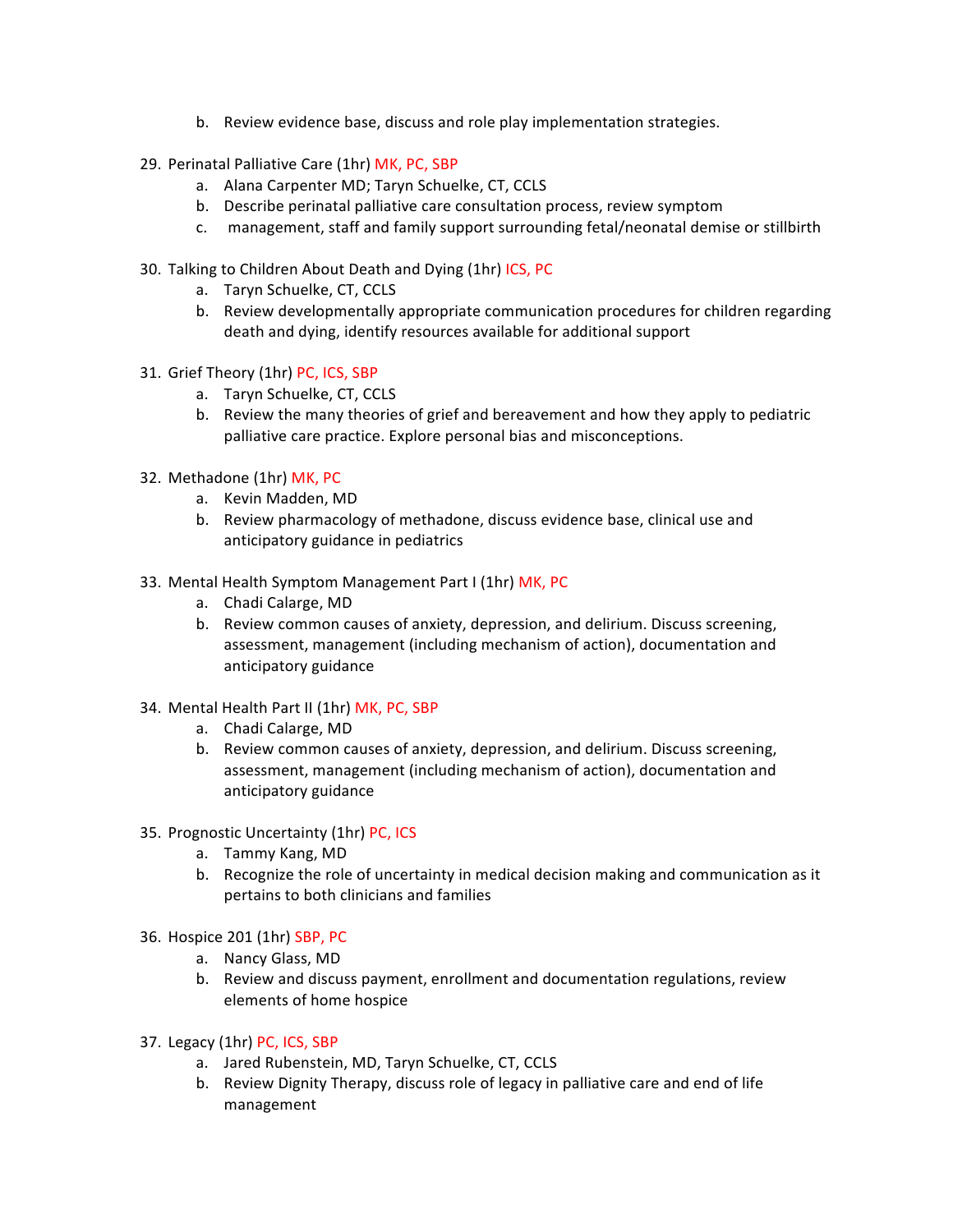- 38. Bioethics in palliative care (1hr) MK, PC, ICE, SBP
	- a. Frank Placencia, MD
	- b. Describe bioethical frameworks and discuss how they relate to palliative care
	- c. Review ethical principles behind some landmark cases related to pediatrics and palliative care
	- d. Discuss guidelines for what is and is not an appropriate use of ethics consult
- 39. Burnout, coping with work stress, and self-care (1hr) MK, SBP, PBL, ICS
	- a. Nicole Schneider, PsyD
	- b. Describe phenomena of burnout as it relates to healthcare providers
	- c. Discuss self-care and healthy ways of coping with work stress
	- d. Review local resources available to trainees for support
- 40. Advanced opioid pharmacology (1hr) MK, PC
	- a. Jennifer Placencia, PharmD
	- b. Describe pathophysiology of opioid tolerance, dependence, and withdrawal on the receptor level
	- c. Discuss phenomenon of hyperalgesia and the role of opioid receptor in this
- 41. Heart Failure and Transplant (1hr) MK, PC
	- a. Jack Price, MD
	- b. Describe pathophysiology and epidemiology of pediatric heart failure. Review heart transplant medical review board process, eligibility criteria, outcomes and commonly experienced symptoms.
- 42. Lung Transplant (1hr) MK, PC
	- a. Carolina Gazzaneo, MD
	- b. Describe pathophysiology and epidemiology of pediatric lung transplants. Review lung transplant medical review board process, eligibility criteria, outcomes and commonly experienced symptoms.
- 43. Liver Transplant (1hr) MK, PC
	- a. John Goss, MD
	- b. Describe pathophysiology and epidemiology of pediatric liver transplants. Review liver transplant medical review board process, eligibility criteria, outcomes and commonly experienced symptoms.
- 44. Fatigue, Anorexia and Cachexia (1hr) MK, PC
	- a. Regina Okhuysen, MD
	- b. Review pathophysiology, epidemiology and management of fatigue, anorexia and cachexia in PPC population.
- 45. Ketamine (1hr) MK, PC
	- a. Gina Santucci, , MSN, FNP, APN-BC
	- b. Review pharmacology of ketamine, discuss evidence base, clinical use and anticipatory guidance in pediatrics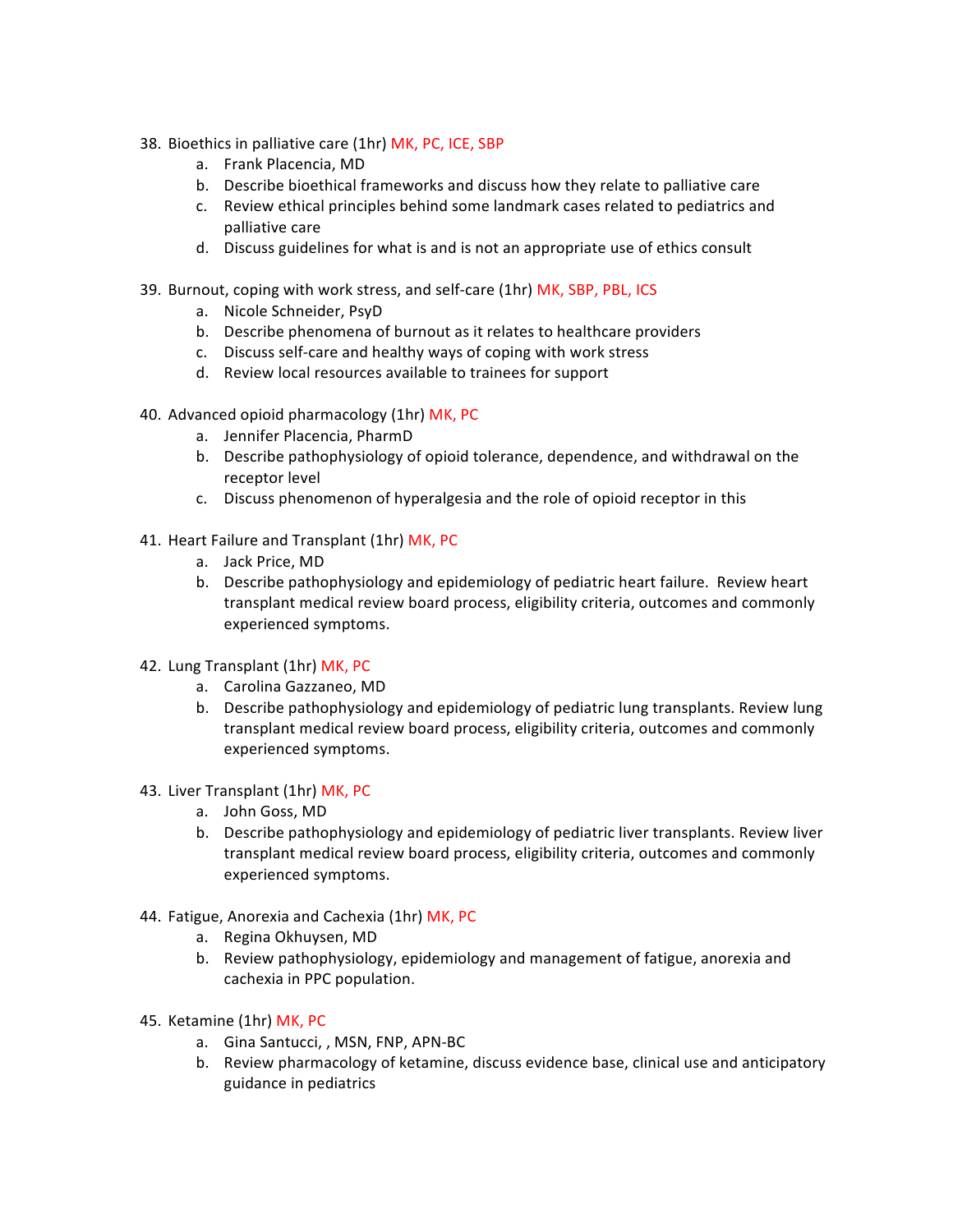- 46. Advanced Pain Management: Palliative Sedation and Nutrition (1hr) MK, PC
	- a. Regina Okhuysen, MD
	- b. Review indications for palliative sedation, pharmacologic agents (including mechanism of action), and anticipatory guidance
- 47. Genetics and Palliative Care (1hr) MK, PC
	- a. Daryl Scott, MD
	- b. Recognize role of clinical genetics consultants, appreciate genetic testing uses and limitations, discuss relevant anticipatory guidance
- 48. Communication Procedures: Mediation (1hr) ICS, PC, P
	- a. Dan Mahoney, MD
	- b. Review evidence base, discuss and role play implementation strategies.
- 49. Risk Management (1hr) SBP
	- a. TBD
	- b. Review roles of institutional risk management and ethics services
- 50. Pediatric Palliative Oncology (1hr) MK, PC
	- a. Jessica Casas, MD
	- b. Review epidemiology, pathophysiology, treatment options and outcomes of commonly seen oncologic diagnoses
- 51. Bone Marrow Transplant and Palliative Care (1hr) MK, PC
	- a. Tami John, MD
	- b. Describe epidemiology, indications for, symptom morbidities and outcomes of different types of bone marrow transplant.
- 52. AYA Intimacy and Sexuality (1hr) MK, PC
	- a. TBD
	- b. Discuss role of intimacy and sexuality among AYA population with chronic or life limiting illness. Review resources for additional support.
- 53. Communication Procedures: Supportive Sexual History (1hr) PC, ICS
	- a. TBD
	- b. Review evidence base, discuss and role play implementation strategies.
- 54. Post Mortem Care (1hr) MK, PC, SBP
	- a. Joy Hesselgrave
	- b. Review the care and transport of the deceased patient
- 55. Wound Care (1hr) MK, PC
	- a. Shannon McCord, RN
	- b. Describe wound assessment and treatment options
- 56. Interventional Pain Management (1hr) MK, PC, SBP